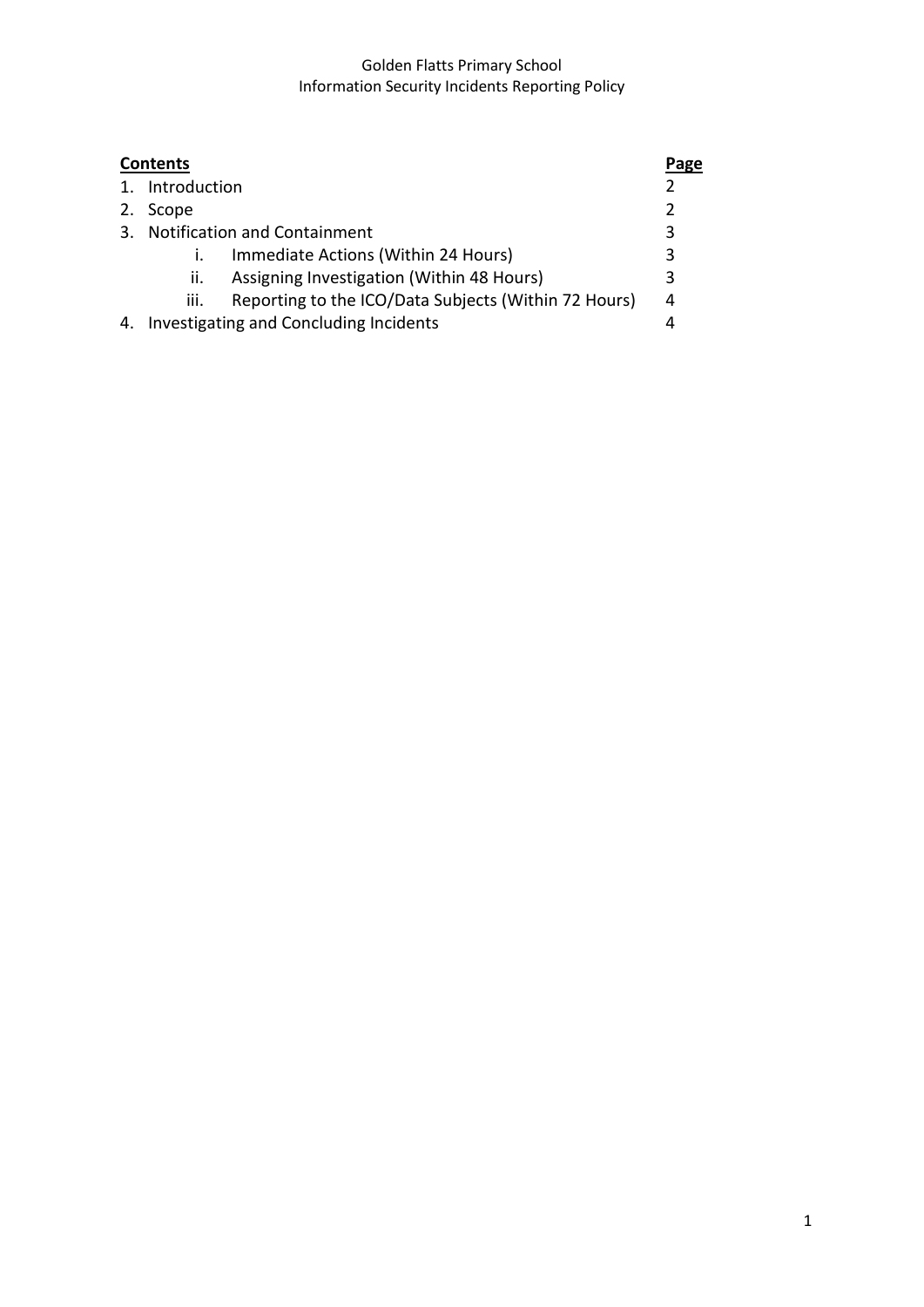## **1. Introduction**

From May 2018 the UK's existing Data Protection Act will be replaced by the EU's General Data Protection Regulation and the Data Protection Act 2018. As part of Golden Flatts Primary School's preparation for this new legislation, a new information policy has been developed.

This policy has been written to inform Golden Flatts Primary School employees what to do if they discover an information security incident.

Queries about any aspect of Golden Flatts Primary School's Information Governance strategy or corresponding policies should be directed to the Data Protection Officer at SchoolsDPO@veritau.co.uk

### **2. Scope**

This policy applies to all Golden Flatts Primary School employees, any authorised agents working on behalf of Golden Flatts Primary School, including temporary or agency staff, elected members, and third party contractors. Individuals who are found to knowingly or recklessly infringe this policy may face disciplinary action.

They apply to information in all forms including, but not limited to:

- Hard copy or documents printed or written on paper;
- Information or data stored electronically, including scanned images;
- Communications sent by post/courier or using electronic means such as email, fax or electronic file transfer;
- Information or data stored on or transferred to removable media such as tape, CD, DVD, USB storage device or memory card;
- Information stored on portable computing devices including mobile phones, tablets, cameras and laptops;
- Speech, voice recordings and verbal communications, including voicemail;
- Published web content, for example intranet and internet;
- Photographs and other digital images.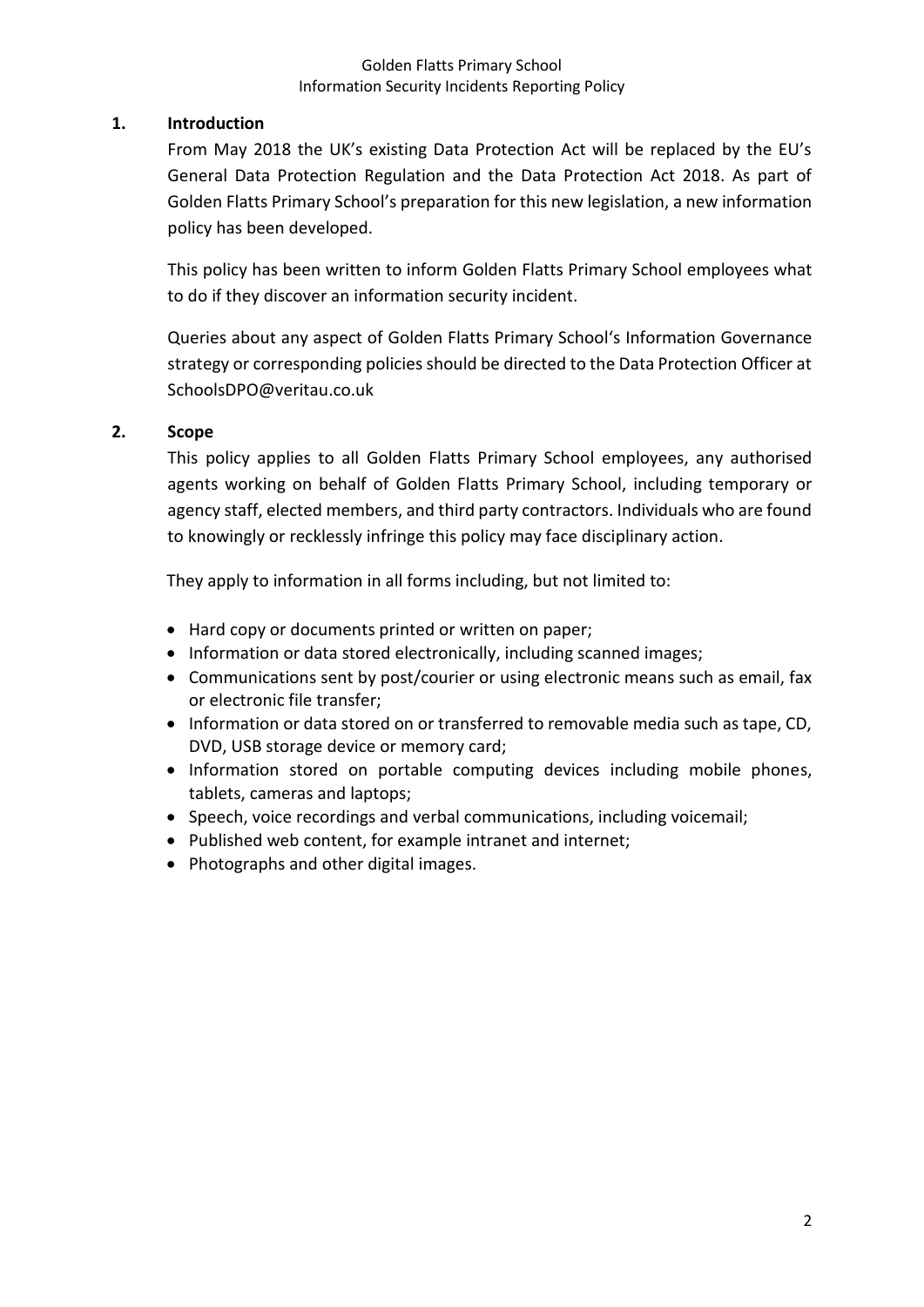# **3. Notification and Containment**

Article 33 of the GDPR compels data controllers to report breaches of personal data, to the Information Commissioner's Officer, within 72 hours of discovery, if the incident is likely to result in a risk to the rights and freedoms of data subjects. Therefore it is vital that Golden Flatts Primary School has a robust system in place to manage, contain, and report such incidents.

# i. **Immediate Actions (Within 24 Hours)**

If an employee, governor, or contractor is made aware of an actual data breach, or an information security event (a 'near-miss'), they must report it to their line manager and the Headteacher within 24 hours. If the Headteacher is not at work at the time of the notification then their Out of Office email will nominate another individual to start the investigation process.

If appropriate, the officer who located the breach, or their line manager, will make every effort to retrieve the information and/or ensure recipient parties do not possess a copy of the information.

## ii. **Assigning Investigation (Within 48 Hours)**

Once received, the Executive Headteacher will assess the data protection risks and assign a severity rating according to the identified risks and mitigations. The severity ratings are:

| <b>WHITE</b> | Information security event<br>No breach has taken place but there is a failure of the implemented<br>safeguards that could cause a data breach in the future.                                                                                                                                                                                                                                             |  |
|--------------|-----------------------------------------------------------------------------------------------------------------------------------------------------------------------------------------------------------------------------------------------------------------------------------------------------------------------------------------------------------------------------------------------------------|--|
| <b>GREEN</b> | Minimal Impact<br>A data breach has occurred but has been contained within the<br>organisation (or trusted partner organisation), the information is not<br>considered to be particularly sensitive, and no further action is deemed<br>necessary.                                                                                                                                                        |  |
| <b>AMBER</b> | Moderate Impact<br>Security measures have failed and consequently have resulted in the<br>loss, release, or corruption of personal data. However, the actual or<br>potential detriment is limited in impact and does not reach the<br>threshold for reporting to the information commissioner's office.                                                                                                   |  |
| <b>RED</b>   | Serious Impact<br>A breach of security involving sensitive personal data and/or a large<br>volume of personal data. The incident has or is likely to cause serious<br>detriment (emotional, financial, or physical damage) to individuals<br>concerned. The breach warrants potential reporting to the information<br>commissioner's office and urgent remedial action. HR input may also<br>be required. |  |